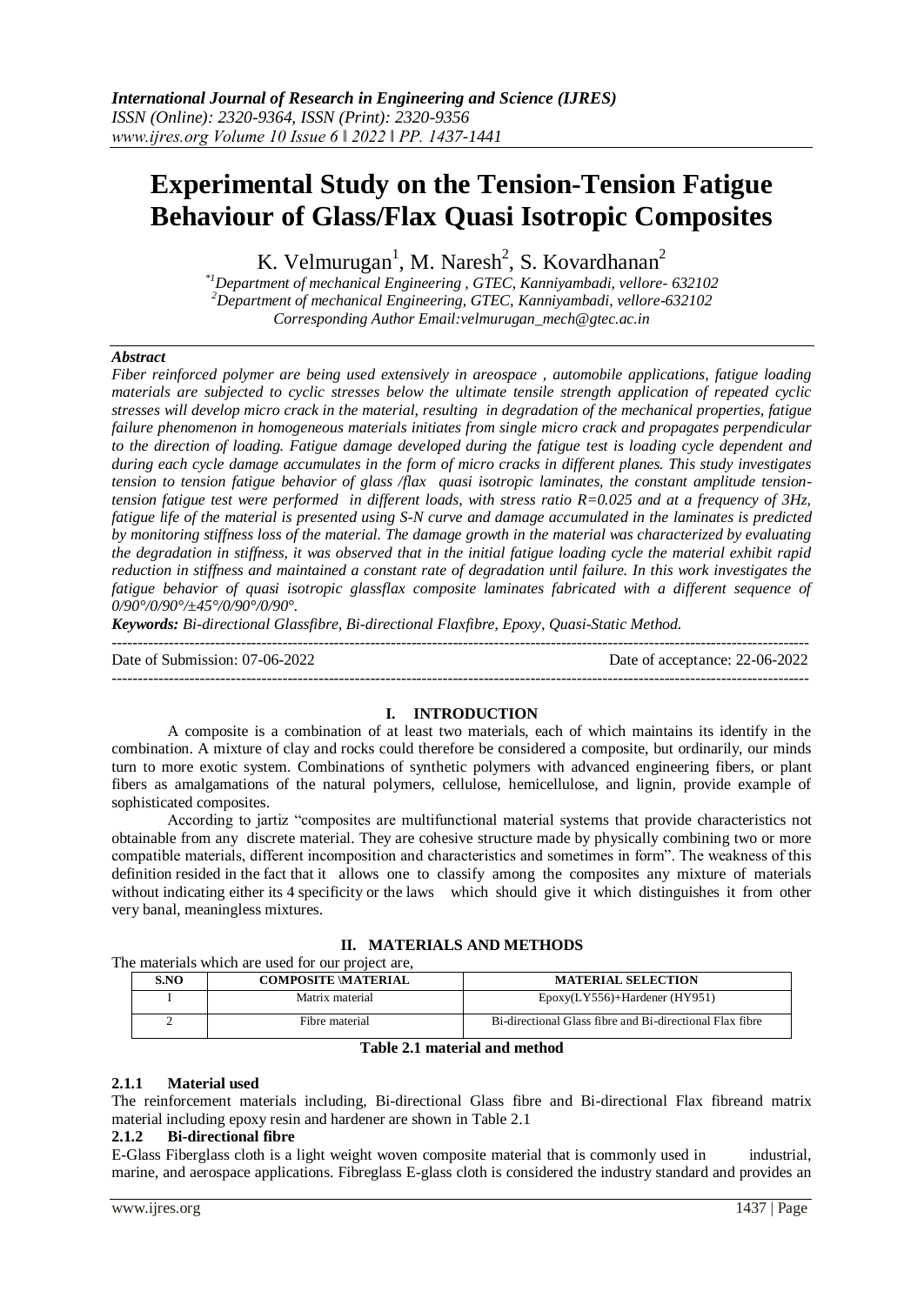excellent balance between cost and performance. The bidirectional fabrics are made by stitching two layers in 0° & 90° directions. They are Non crimp fabric and provide excellent fatigue resistance.

## **2.1.3 Bi-directional Flaxfibre**

Flax fiber is obtained from the inner bark of the stem of a plant grown in temperate and subtropical regions of the world. It is a natural, cellulosic, multi-cellular bast fiber. Flax fiber is 10–100 cm in length. Its diameter varies from 40 to 80 μm. Flax is much stronger than cotton fiber, however less flexible. The best grades are utilized to make cloth textures, such as lace, damasks, and sheeting.

## **2.2 Hand layup method**

The method implemented in the fabrication of chicken feather and carbon fibre hybrid composite is hand layup procedure and is a closed molding technique. The process flow chart of hand layup is shown in Figure.2.1. In this method, chicken feather and carbon fibre are mixed with epoxy resin for uniform dispersion. Chicken feather of varying sizes are randomly oriented in the mould cavity. Epoxy resin mixed with carbon and chicken feather for proper wetting. A roller is used to compact the layer.



**Figure 2.1 Hand layup process flow chart**

# **2.3 Overview of Quasi-Static Method**

A quasi-static test is described as energy absorption capability of the composite when they are crushed under axial loads. The quasi-static tests are performed using a hydraulic press where the specimen is crushed at a very low crosshead speed between two parallel steel platens. Static fatigue or creep rupture, which refers to the time-dependent failure of a material when subjected to a constant load, is used as a measure of gauging the relative resistance of a material. The importance of quasi static processes is precisely that they can be considered to involve a system that is permanently in equilibrium, both within itself and with its surroundings. When the gas system is isolated, the weights on piston are removed one by one slowly, at any instant of upward travel of the piston. So every state passes through by the system will be in an equilibrium state. Thus the system passes through the locus of all equilibrium points.

# **III. EXPERIMENTATION**

Two types of plate were manufactured. For the first specimen the orientation is  $90^{\circ}/90^{\circ}/\pm45^{\circ}/90^{\circ}/90^{\circ}$ , and for the second specimen the orientation is 90°/90°/±45°/90°/90° respectively. The specimens used in the fatigue tests were prepared from these thin plates. The geometry and dimensions of the fatigue specimens are shown. Two types of test were performed. One series of fatigue tests were carried out in an electromechanical machine where frequency and stress ratio can be changed and the load is controlled by a load cell. The tests were performed in constant amplitude displacement mode (the load wave was sinusoidal constant amplitude). Other series of tests were carried out in an servo-hydraulic Instron machine in constant amplitude load. All the tests were performed in tension with stress ratio R=0.025 and frequency 3 Hz at ambient temperature. The displacement in constant amplitude displacement mode was imposed by the eccentricity of one piston rod and crank system and measured using a dynamic axial extensometer fixed in the specimen. Periodically the procedures were stopped and a static loading test carried out.

| Table 3.1 CONIT OBTTION OF CONIT OBTTEB |                      |                      |                      |                    |                      |
|-----------------------------------------|----------------------|----------------------|----------------------|--------------------|----------------------|
|                                         | Laver 1              | Laver <sub>2</sub>   | Layer <sub>3</sub>   | Layer4             | Layer <sub>5</sub>   |
| Fibre sequence<br>with orientation      | $0/90^{\circ}$ Glass | $0/90$ °Flax         | $\pm 45^\circ$ Glass | $0/90^\circ$ Flax  | $0/90^{\circ}$ Glass |
| Fibre sequence<br>with orientation      | $0/90^\circ$ Flax    | $0/90^{\circ}$ Glass | $+45^{\circ}$ Flax   | $0/90^\circ$ Glass | $0/90^\circ$<br>Flax |

**Table 3.1 COMPOSITION OF COMPOSITES**

# **3.1 QUASI-ISOTROPIC LAMINATE**

In the case of the quasi isotropic laminate for the 25mm and 3.5mm rectangular specimen the fracture toughness is in arrangement, within experimental error, of the value of given for a [90/90/±45/90/90] 5s flax and glass –epoxy laminated in the ASTM E1922 standards. A quasi isotropic laminated result when the individual lamina are laminated in such a manner as to produce an isotropic [A] matrix , this means that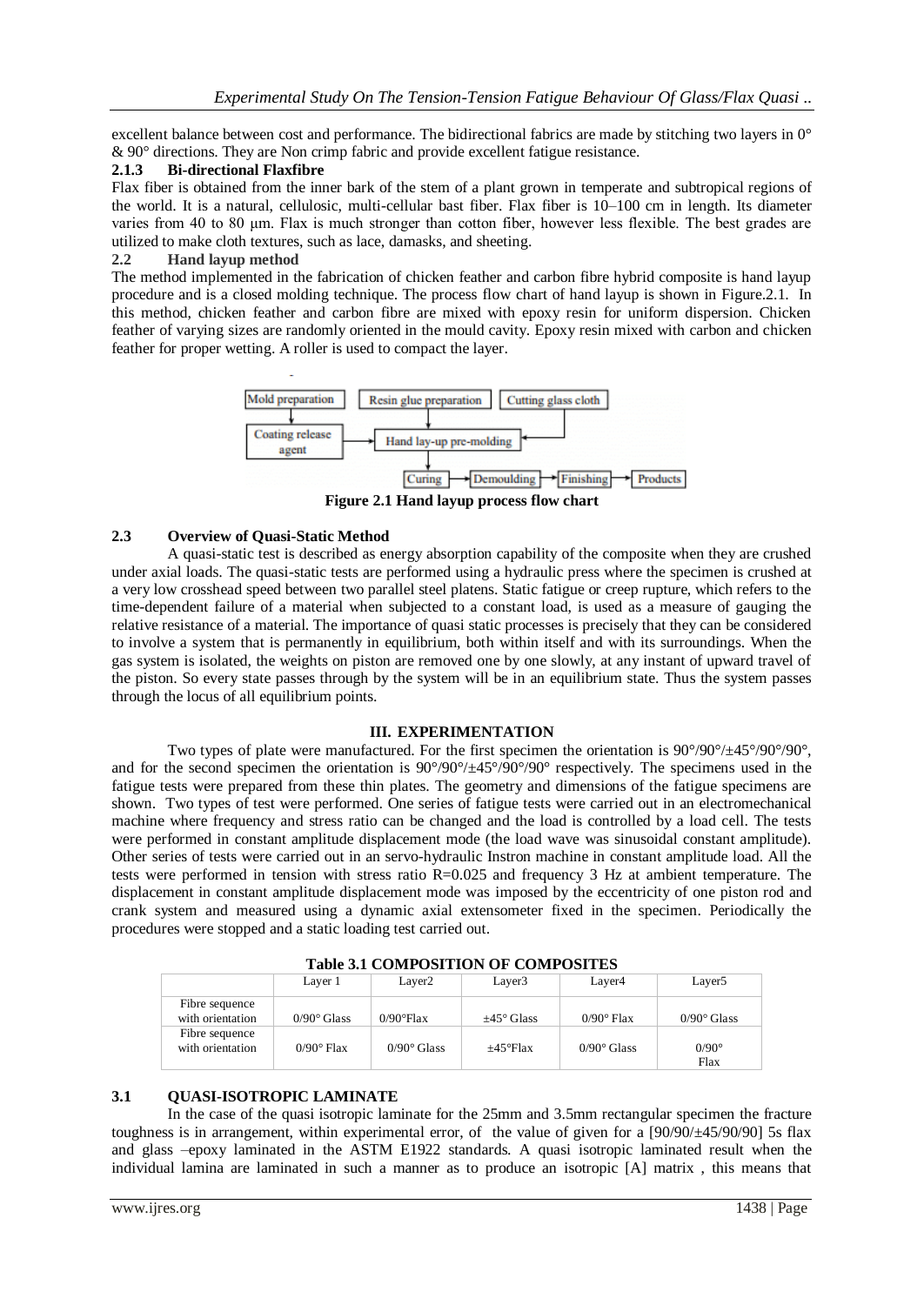extension and shear are uncoupled. The conditions of isotropic response only apply to the [A] matrix. The [B] and [D] matrices may or may not be fully populated, and extension shear coupling is possible. Several rules are apply for a quasi isotropic laminate.

1. The total number of layers must be  $n > 3$ .

2.All layers must have identical orthotropic elastic constants they must be the same material) and identical thickness.

 $\boldsymbol{n}$ 

 $\boldsymbol{\theta}=\frac{\pi}{2}$ 

3.The orientation of the kth layer of an n-layer laminate is

#### **3.2 Processing:**

Many techniques are available in industries for manufacturing of composites such as compression mouldings, vacuum moulding,pultruding, and resin transfer moulding are few examples. The hand layup process of manufacturing is one of the simplest andeasiest methods for manufacturing composites. A primary advantage of the hand layup technique is to fabricate very large,complex parts with reduced manufacturing times. Additional benefits are simple equipment and tooling that are relatively lessexpensivethanothermanufacturingprocesses.Thefiberswereaddedtotheresinmixedhardenerwithrequiredweight percentages. The fiber resin hardener mixture was poured in to the moulds for different testing prepared as per<br>ASTM standards. Thesetting timetaken by the<br>composites was approximately ASTM standards. Thesetting timetaken by the omposites was approximately 24hours.Thepreparedcompositesweresubjectedtotensile,flexuralandimpacttests.

#### **3.3 Tensile tests:**

An electronic tensometer used to find the tensile and flexural properties of the composite specimens. The tensile test specimenswere made in accordance with ASTM-A 370M to measure the tensile properties.

#### **3.4 Fatigue tests:**

Fatigue testing machines are used to determine the durability of a material, component or product, and are suitable for tensile, compression, and alternating load tests.Fatigue tests on coupons are typically conducted using servo hydraulic test machines which are capable of applying large variable amplitude cyclic loads. Fatigue testing is a specialised form of mechanical testing that is performed by applying cyclic loading to a coupon or structure.

#### **IV. Results and Discussion**

The measurement of stiffness changes that occur during fatigue loading of fiber composites has received considerable attention as a quantitative indicator of fatigue damage development because it is now generally accepted that strength degradation does not always reflect the progression of fatigue damage. Stiffness changes are directly related to internal stress redistributions in the composite and where strength reductions are large, the attending stiffness changes are also large.

The stiffness changes of the glass fiber composites in tension–tension  $(R=0.025)$  fatigue at various stress levels are shown . These composites showed negligible reduction in stiffness with increasing fatigue cycles at all stress levels. A similar pattern of negligible stiffness reduction (and indeed small increases) has been reported

| <b>CYCLES</b>     | Tube in Experiment results of fungue test<br><b>VARIENT 1</b> |            | <b>VARIENT 2</b> |            |
|-------------------|---------------------------------------------------------------|------------|------------------|------------|
| <b>Stage</b>      | <b>Specimen 1</b>                                             | Specimen 2 | Specimen 1       | Specimen 2 |
| Load stable Cycle |                                                               |            |                  |            |
|                   | 0                                                             | 501        | 438              | 522        |
| Half Life Cycle   | 200                                                           | 4000       | 5000             | 6000       |
| End Load Cycle    | 370                                                           | 7964       | 10829            | 11510      |

| Table 4.1 Experimetal results of fatigue test |  |  |  |
|-----------------------------------------------|--|--|--|
|-----------------------------------------------|--|--|--|

## **4.2 Experimental results for tensile tests**

| <b>Samples</b> | Peak Load in N | <b>Ultimate Tensile Strength in MPa</b> |
|----------------|----------------|-----------------------------------------|
| Sample 1a      | 16371.720      | 187.10                                  |
| Sample 1b      | 14921.963      | 170.50                                  |
| Sample 2a      | 14156.623      | 161.80                                  |
| Sample 2b      | 13993.990      | 159.90                                  |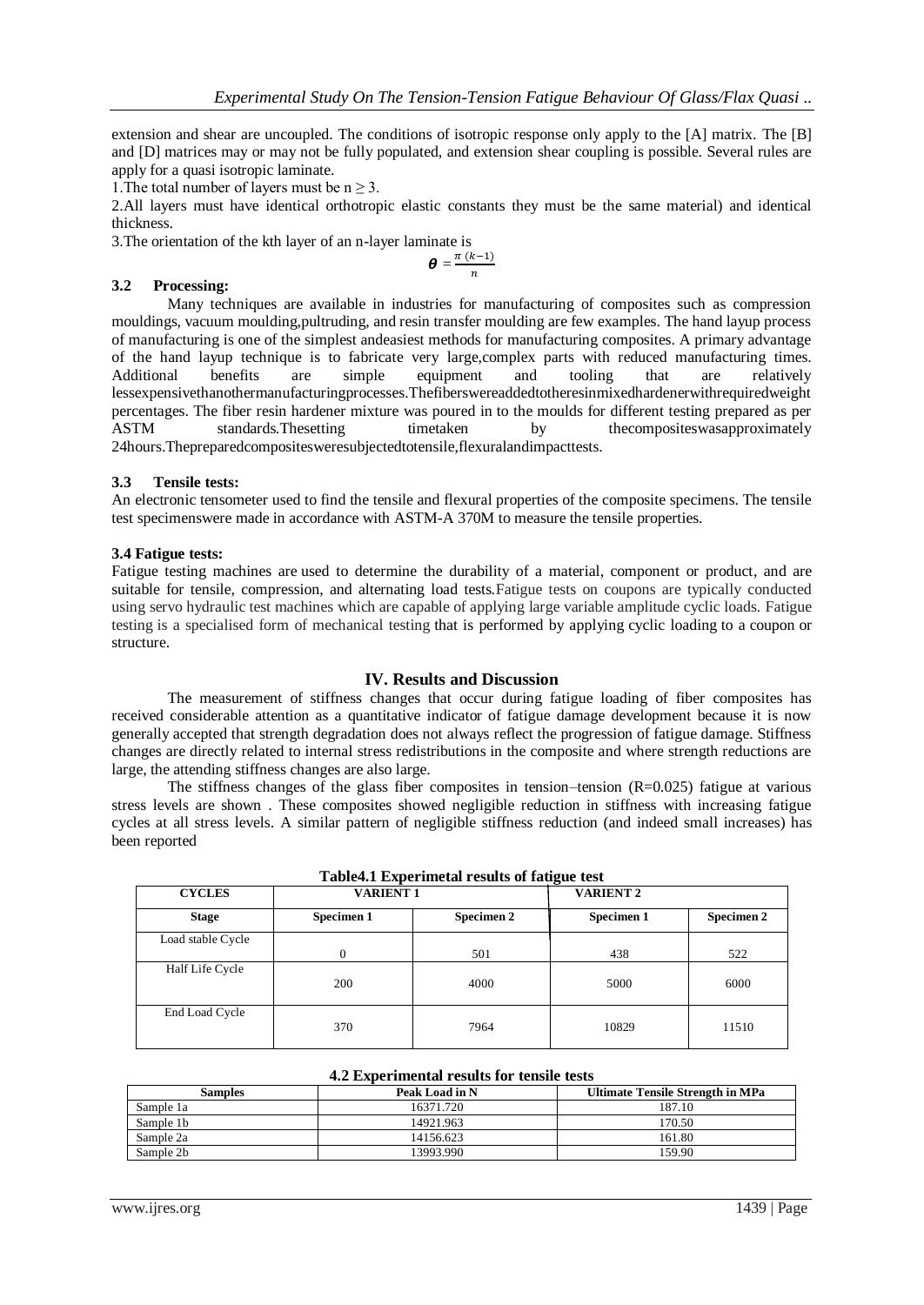# **3.4 S-N CURVES**

An S-N curve defines the number of cycles to failure, N(S), when a material is repeatedly cycled through a given stress range ,the S-N curve is used to calculate the damage in a fatigue analysis. If needed you can define a number of different S-N curves and use them at different arc lengths along a line.For the S-N curve, the endurance limit is the maximum magnitude of stress at which the specimen can withstand infinite numbers of the stress cycle.



Fig.4.1 Comparison of Peak Stress and Life Cycle [S-N Curve] with Frequency of 3Hz and the value of R=0.02.



Fig.4.2 Comparison of Time Taken and Life cycles for Specimen ±45˚glass fiber and ±45˚ flax. [tensiontension] at various time levels.



Fig.4.3 Comparison of peak displacement and life cycles of both the specimen 1 and 2 with the frequency of 3Hz and R=0.025.